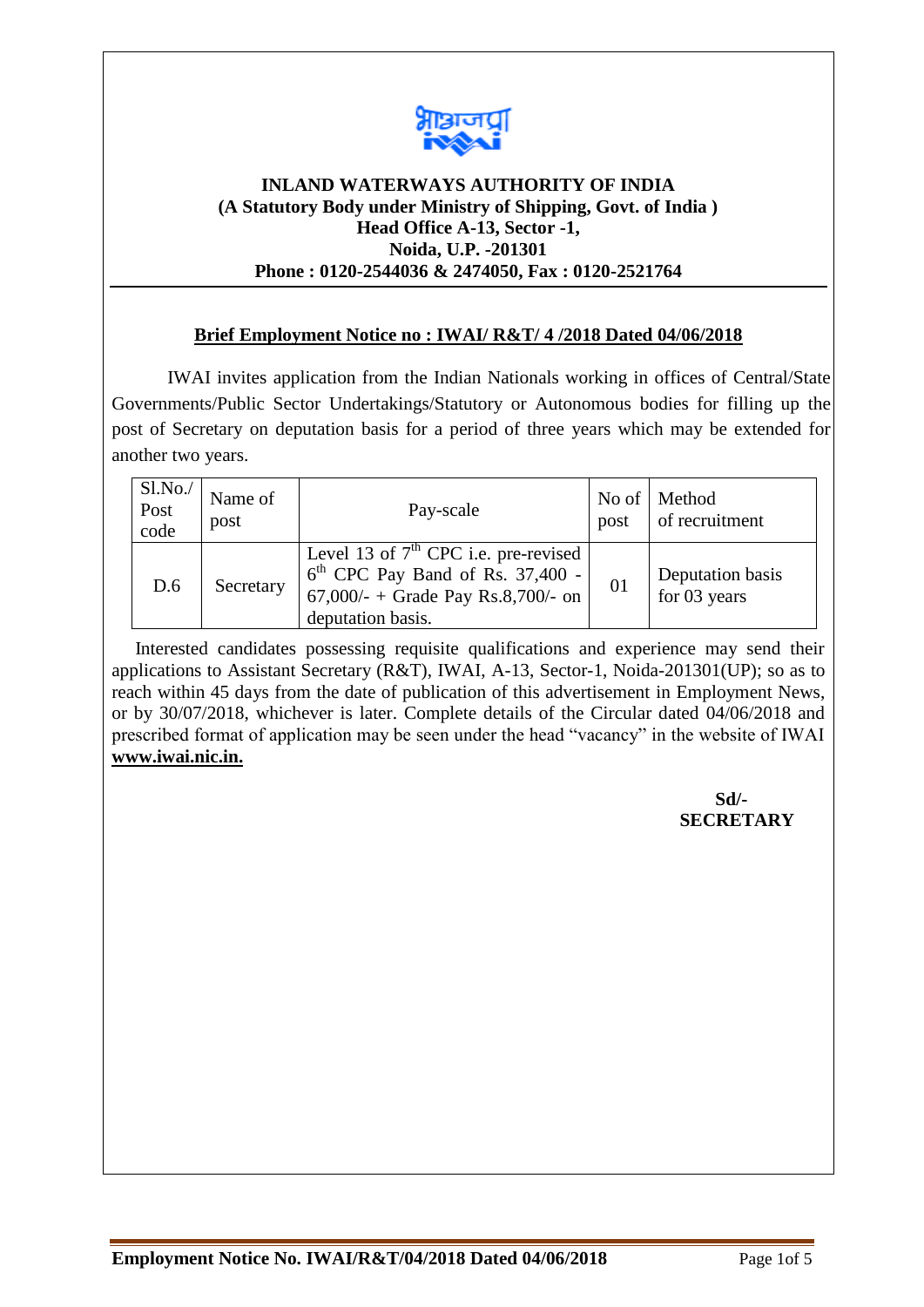

# **INLAND WATERWAYS AUTHORITY OF INDIA (A Statutory Body under Ministry of Shipping, Govt. of India ) Head Office A-13, Sector -1, Noida, U.P. -201301 Phone : 0120-2544036 & 2474050, Fax : 0120-2521764**

### **No. 12-IWAI/Estt.R&T/08/2018 Dated 04/06/2018**

### **CIRCULAR**

IWAI invites application from the Indian Nationals working in offices of Central/State Governments/Public Sector Undertakings/Statutory or Autonomous bodies for filling up the post of Secretary on deputation basis for a period of three years which may be extended for another two years.

| $Sl$ . No./<br>Post<br>code | Name of post | Pay-scale                                                                                                                                                      | No of<br>post | Method<br>of recruitment         |
|-----------------------------|--------------|----------------------------------------------------------------------------------------------------------------------------------------------------------------|---------------|----------------------------------|
| D.6                         | Secretary    | Level 13 of $7th$ CPC i.e. pre-<br>revised 6 <sup>th</sup> CPC Pay Band of<br>Rs. $37,400 -67,000/-$<br>$^{+}$<br>Grade Pay Rs.8,700/- on<br>deputation basis. | 01            | Deputation basis<br>for 03 years |

### **Eligibility conditions :**

Officers under the Central/State Govt./Port Organization/Semi-Govt. body/Public Sector Undertakings:

- a) (i) Holding analogous post; OR
	- (ii) With 5 year's service in the post in the PB-III Rs.15,600-39,100/- + Grade Pay of Rs. 7,600/- or equivalent, and
- b) Possessing the following educational qualifications and experience:-

**Essential** : Degree from a recognized University or equivalent with 15 years experience in a responsible senior position out of which, at least 05 years in the next below level, in administration and establishment works in a Govt. Office or Public body or a commercial organization of repute.

#### **Desirable :**

i) A degree in law, (ii) Master of Business Administration,

iii) Graduate from Institute of Company Secretaries of India.

**Age Limit:-** Not exceeding 56 years on the closing date of application.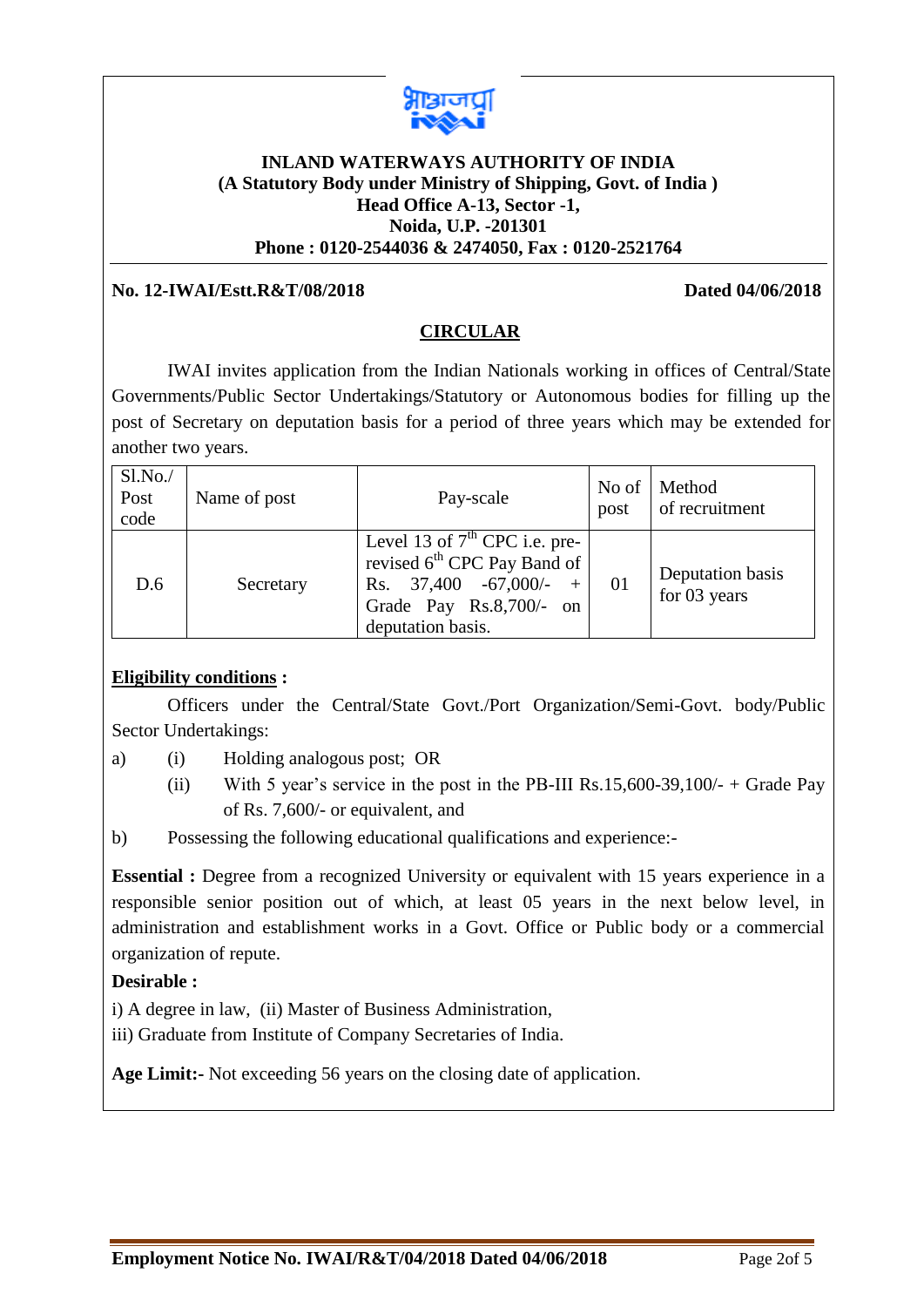# **GENERAL INFORMATION:-**

- 1. The Authority is following the Central Govt. Rules & orders in service matters. Leased accommodation and Medical reimbursement are provided as per rules of the Authority.
- 2. The post has all India transfer liability; However the post of Secretary is operated at the Head Quarter of the Authority in Noida.
- 3. Mere possession of essential qualifications will not entitle a candidate to be called for interview. The decision of the Authority as to the eligibility of a candidate shall be final and no correspondence in this regard will be entertained.
- 4. Outstation candidates if called for interview shall be paid AC 3 Tier Rail Fare to and fro by the shortest route subject to production of proof of journey.
- 5. Canvassing in any form shall be a disqualification.
- 6. Application should be sent either in Hindi or English duly signed with photograph, attested copies of certificates of educational qualifications, experience, documents in support of claim of SC / ST / OBC / Ex Serviceman / Govt. Servants, etc.
- 7. Persons working in Central/State Governments/UTs/PSUs/ Statutory or Autonomous Bodies should submit their application through proper channel. If any delay is anticipated, advance copy of the application may be sent so as to reach before the closing date. Incomplete application or applications received after the due date are liable to be rejected.
- 8. Those candidates need not to apply or submit a fresh application, who have already applied for the above post in response to earlier advertisement vide Employment Notice No. IWAI/SRC/2/2018 dated 06/03/2018.
- 9. Copies of APAR's , for the past 5 years (from 2012-2013 onwards) along with vigilance clearance and Integrity certificate are also required to be enclosed.
- 10. The interested candidates may send their application, within a period of 45 days (last date of submission/receipt of application : 15/07/2018), from the date of publication of this advertisement in Employment News, in a closed envelope super scribing **"Application for the post of Secretary on deputation basis"** to the Assistant Secretary (R&T), Inland Waterways Authority of India, A-13, Sector-1, Noida-201 301 (U.P.).

**Sd/- SECRETARY**

**>>>>>>>>>>>>>>>>>>>>>>>>>>>>>>>>>>>>>>>>>>>>>>>>>>>>>>>>>>>>>>>>>**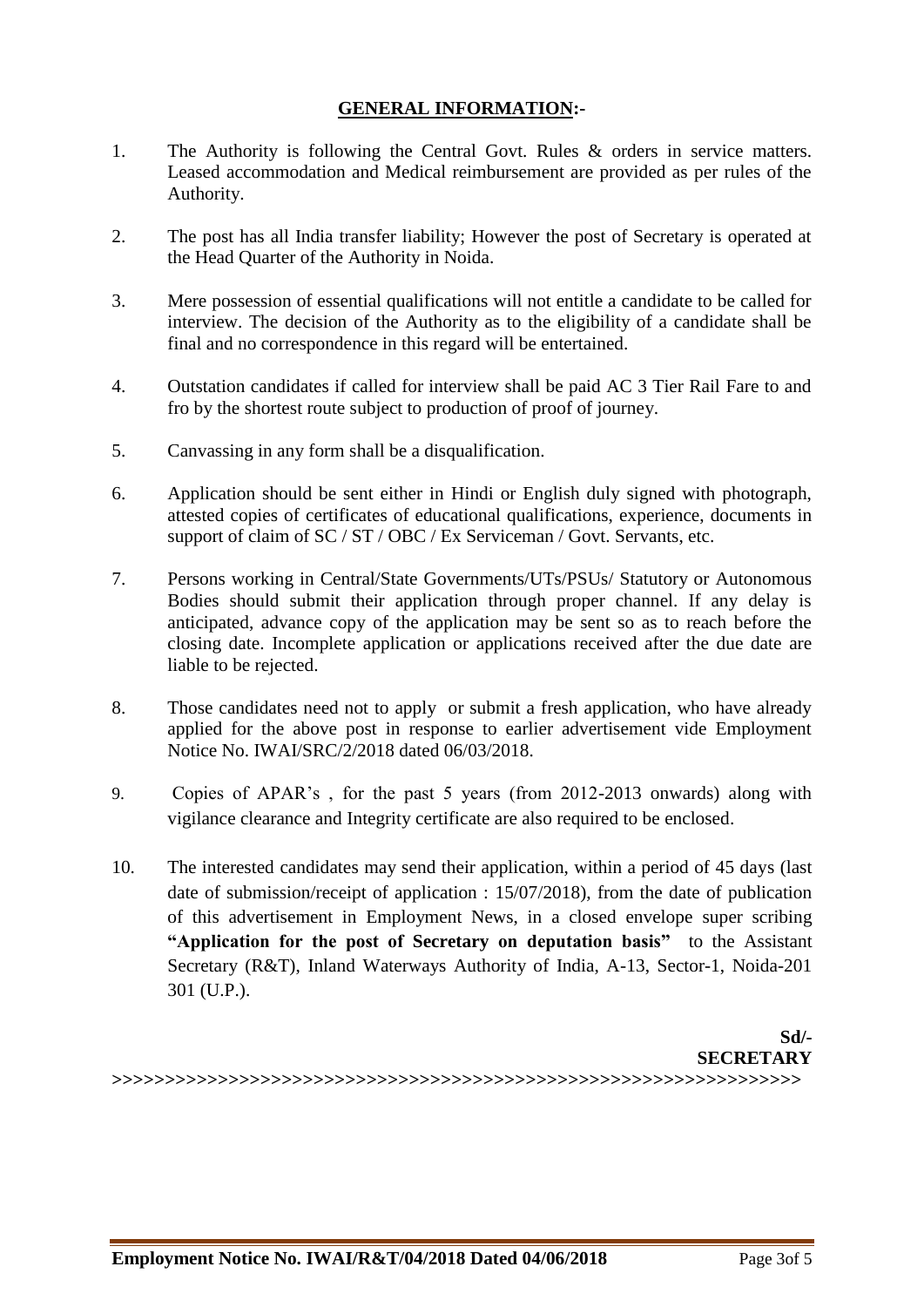

### **INLAND WATERWAYS AUTHORITY OF INDIA (A Statutory Body under Ministry of Shipping, Govt. of India ) Head Office A-13, Sector -1, Noida, U.P. -201301 PROFORMA**

**APPLICATION FOR THE POST OF SECRETARY (On Deputation Basis)** POST CODE : D.6

| 1. Name in full (in Block Letters)                                                 |  |  |                              |
|------------------------------------------------------------------------------------|--|--|------------------------------|
|                                                                                    |  |  |                              |
| 2. Father's/Husband's Name                                                         |  |  |                              |
| 3. Address for communication<br>(with Pin Code, Telephone number $\&$<br>Email ID) |  |  | Affix Attested<br>Photograph |
| 4. Permanent Address                                                               |  |  |                              |
| 5. (a) Date of Birth (in Christian era)                                            |  |  |                              |
| (b) Age as on closing date of application :                                        |  |  |                              |
| 6. Nationality                                                                     |  |  |                              |
|                                                                                    |  |  |                              |

7. Whether belongs to SC/ST/OBC/Ex-Serviceman/PH :

9. Whether working in any Central/State/UT/Autonomous body/PSU/Port Organization/Semi-Govt. :

10. Educational/Professional Qualifications (kindly indicate and enclose copy)

11. Experience : (including present employment)

| S. No | Name     | of   Designation   Pay |    |          | scale/ Date |                                                 | of Date     | of Nature of |  |
|-------|----------|------------------------|----|----------|-------------|-------------------------------------------------|-------------|--------------|--|
|       | Employer |                        |    |          |             | of The post $\vert$ Salary(CDA/ $\vert$ Joining | Leaving     | Duties       |  |
|       |          | held                   |    | $&$ IDA) |             |                                                 | and         | performed    |  |
|       |          | nature                 | of |          |             |                                                 | Reasons     |              |  |
|       |          | appointment            |    |          |             |                                                 | for leaving |              |  |
|       |          |                        |    |          |             |                                                 |             |              |  |

12. Languages known :

13. Any other information such as experience, training, publication etc. in support of suitability for the post

### UNDERTAKING

I hereby solemnly declare that the information given above is true and correct to the best of my knowledge and belief. I have carefully gone through the vacancy Circular / advertisement and I am well aware that the Curriculum Vitae duly supported by documents submitted by me will also be assessed by the Selection Committee at the time of selection for the post.

|      | Signature of the candidate |
|------|----------------------------|
| Date |                            |